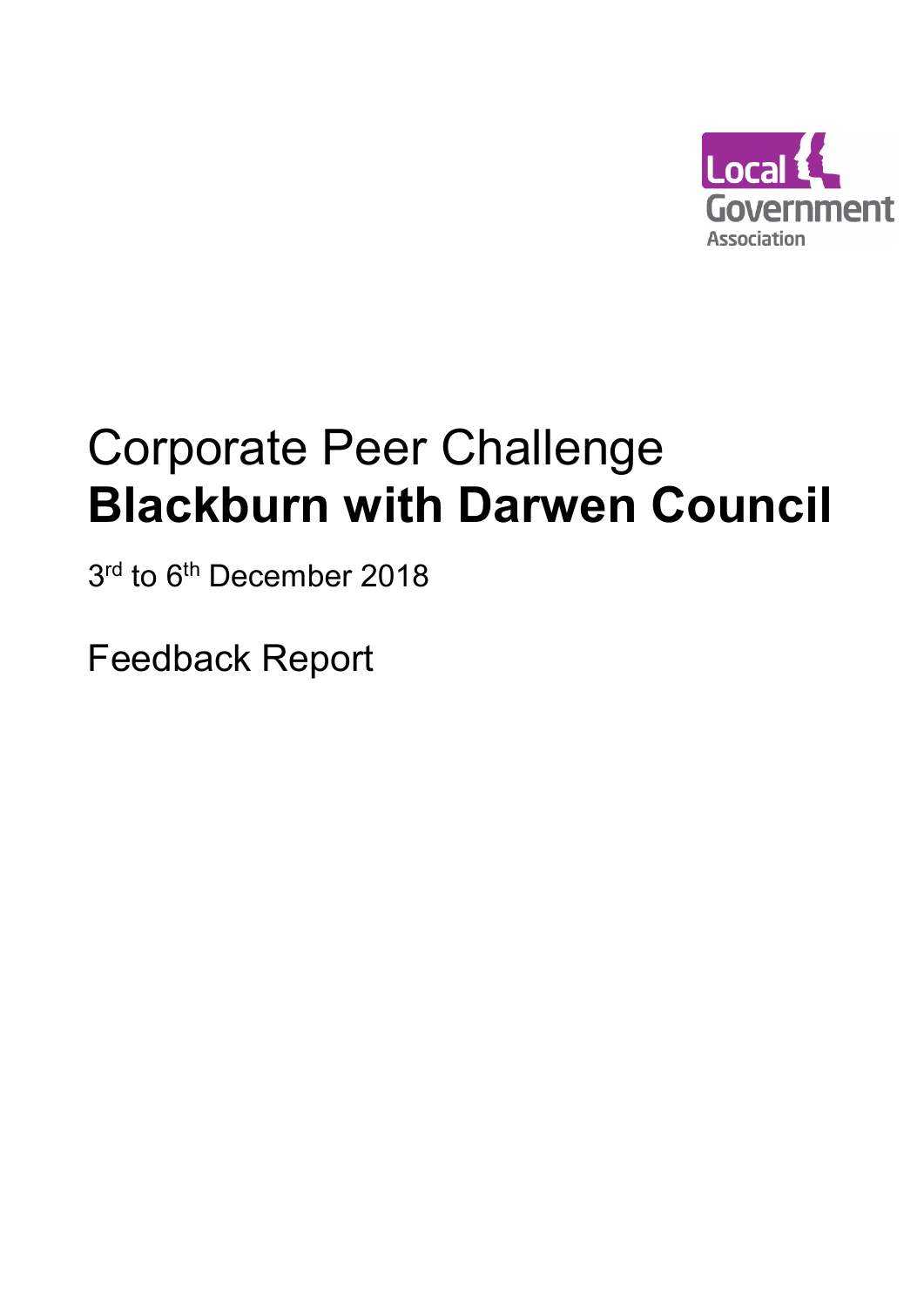# **1. Executive Summary**

Blackburn with Darwen Council benefits from widely respected political and managerial leadership. Partners have a real confidence in the Council, which enables them to undertake new initiatives and new ways of working in the Borough. This confidence is in part inspired by Blackburn with Darwen's track record in stepping up to its responsibilities in partnerships across Lancashire and by its ability to deliver. Political and managerial leaders are experienced and, along with the wider membership of the Council and staff, are passionate and committed to the area. This gives the Council a clear understanding of the place and its communities. Blackburn with Darwen is grappling with some significant challenges. Internally, to transform the organisation to enable new ways of working, service improvement, delivering sustainable savings and to strengthen its financial reserves. Externally it is working with partners and the community to tackle what remain some very poor health indicators, low incomes and other social challenges. The Council has helped to bring about some significant improvements in infrastructure and the public realm and in attracting inward investments. It now needs to shift emphasis further towards the people agenda, to complement what it has achieved for the place, to ensure that more local people can benefit from the economic activity generated and enjoy better health and social outcomes.

2018 has been an important year for Blackburn with Darwen. It has been celebrating 20 years since its creation as a unitary authority and its achievements for the community over that period, being marked by the award of Municipal Journal Local Authority of the Year 2018. The 'Your Call' programme continues to generate significant numbers of volunteers to undertake activities on behalf of the wider community. It has completed implementation of a major review of Councillor numbers, ward boundaries and associated governance changes. All-out elections in May 2018 introduced a new, smaller and more diverse Council with 51 members. The current Chief Executive announced his retirement in late 2018, and will be replaced by the current Deputy Chief Executive in May 2019 as ratified at Policy Council in December. The Council recognises the need to clarify its vision, strategic direction and priorities and it has begun a refresh of its Corporate Plan for 2019 onwards.

Taken together, these developments represent a significant opportunity to build on its achievements to date and ensure that the Council is fit for the future. To take advantage of these opportunities, the Council needs to clearly set out the strategic direction for the authority and the Borough and pursue these with vigour. Enabling a council-wide approach to improvement, change and transformation will be important to this – including embedding the digital agenda in that transformation. Blackburn with Darwen needs to develop a compelling and well communicated vision of the future council, with a transformation plan to deliver for residents and the authority. It needs to ensure that resources clearly follow priorities, taking a strategic view of the resources available across the organisation so that key priorities are addressed. It should continue to closely monitor spend against budget and introduce more focused and robust performance management arrangements to ensure key outcomes are achieved. The Council needs to strengthen its capacity to deliver change and the culture to embrace this through effective organisational development and workforce planning, to build on the progress it has already made in developing its talent. It should also ensure that it has sufficient strategic capacity to think for the long term.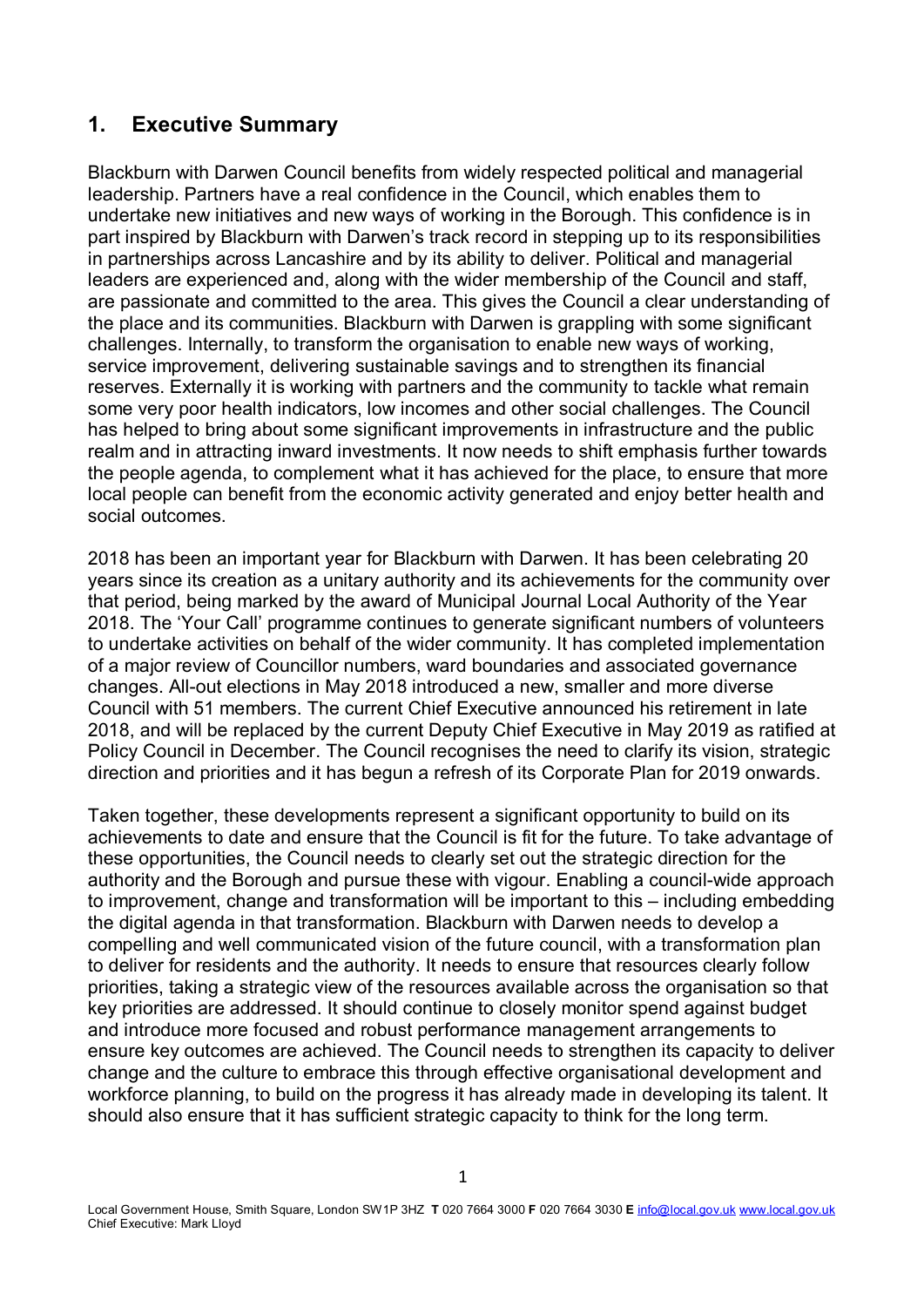Blackburn with Darwen needs to continue and strengthen its focus on delivering better outcomes for people across the Borough, working with partners and the community to tackle the deep rooted health and social challenges they experience. It should consider how to build on successful partnership working arrangements already in place, such as the Heath & Social Care Networks. This could include deepening place based working with a wider range of partners, for example in respect of community safety, including consideration of pooling of resources with partners in local areas. Such collective action could achieve greater impact on the underlying issues and would afford the Council influence over a wider range of resources. Consideration be given to how to empower ward members to act on behalf of local residents through funding for local initiatives and arrangements to strengthen democratic oversight of local public service delivery.

# **2. Key recommendations**

- a) Engage members, staff, partners and residents in developing a compelling vision for the Borough's future
- b) Develop an agreed set of outcomes for people, place and the Council and reflect these in the refreshed Corporate Plan and with partners in the LSP 2030 vision
- c) Establish a dashboard of a limited number of key performance indicators (KPIs) to demonstrate progress towards outcomes and more effectively communicate performance to members, partners and residents.
- d) Strengthen the marketing and promotion of Blackburn with Darwen to potential visitors and investors, emphasising the opportunities presented by the Borough's young and diverse communities
- e) Take a whole council approach to the budget process across different service and portfolio areas to ensure resources align to key priorities and desired outcomes
- f) Consider how to create more strategic capacity at an appropriate level and place in the organisation through the proposed senior management review
- g) Ensure a whole council approach to transformation and public service reform, integrated with the digital agenda, with a clear road map for delivery and pursue this at pace
- h) Develop an organisational development (OD) and workforce development strategy to ensure that the Council can meet the challenges of the future
- i) Consider area based budgeting with partners to deepen community engagement and influence wider spending
- j) Consider ways of empowering ward members, including through allocation of funding for local initiatives
- k) Identify gaps in community volunteer arrangements and develop a plan to address these and continue to support community volunteers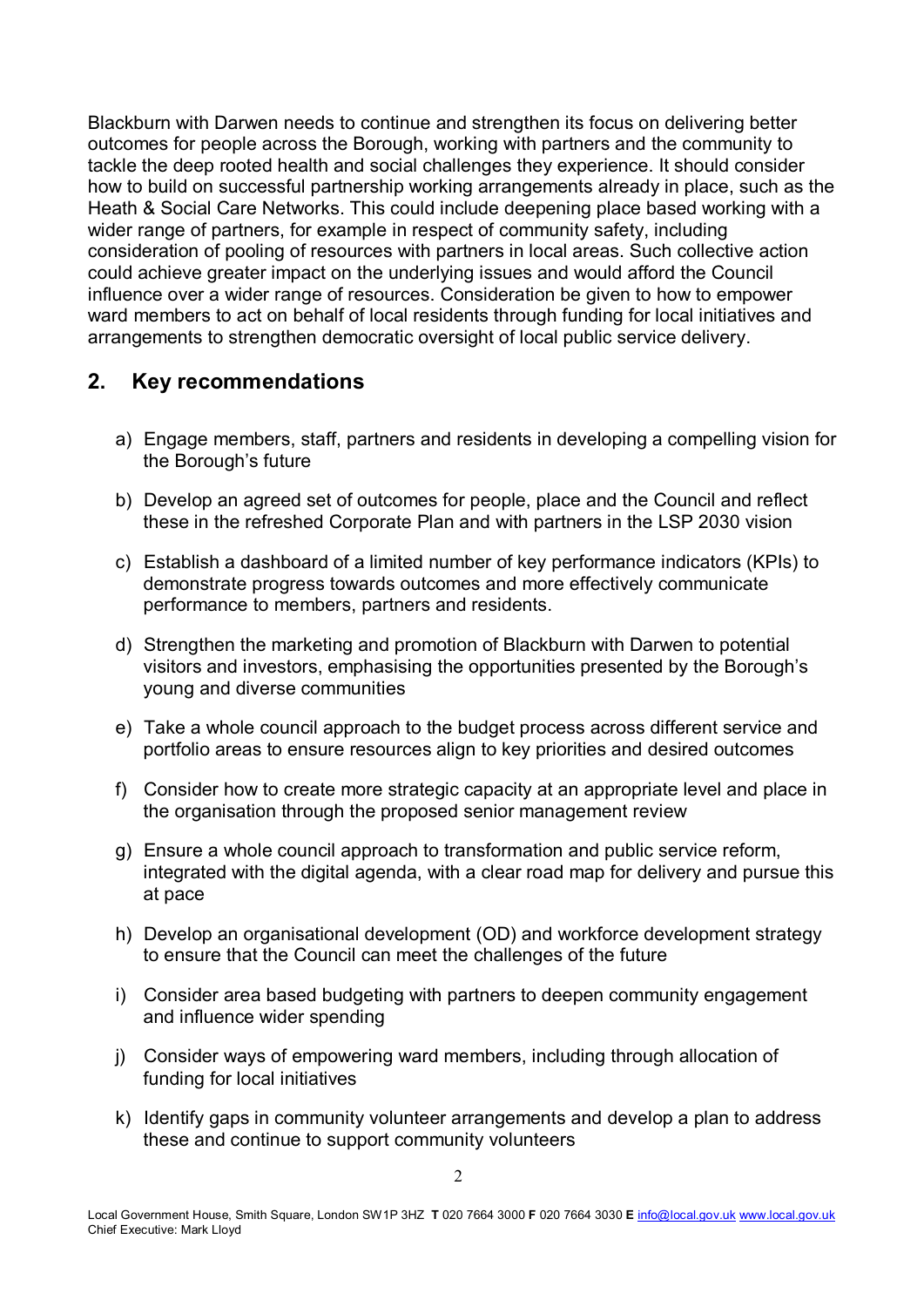# **3. Summary of the Peer Challenge approach**

#### **The peer team**

Peer challenges are delivered by experienced elected member and officer peers. The make-up of the peer team reflected your requirements and the focus of the peer challenge. Peers were selected on the basis of their relevant experience and expertise and agreed with you. The peers who delivered the peer challenge at Blackburn with Darwen were:

- Diana Terris Chief Executive, Barnsley Metropolitan Borough Council
- Iain Malcolm Leader, South Tyneside Metropolitan Borough Council
- Gordon Elliott Head of Partnerships and Community Engagement, Durham County Council
- Penelope Mell Head of Business Improvement, Dorset Councils Partnership
- Chris Lewis Head of Transformation Programme Management Office, Oldham Metropolitan Borough Council
- Rebecca Smith Civil Service secondee to LGA Workforce Team
- David Armin LGA peer challenge manager

#### **Scope and focus**

The peer team considered the following five questions which form the core components looked at by all Corporate Peer Challenges. These are the areas we believe are critical to councils' performance and improvement:

- 1. **Understanding of the local place and priority setting**: Does the council understand its local context and place and use that to inform a clear vision and set of priorities?
- 2. **Leadership of Place**: Does the council provide effective leadership of place through its elected members, officers and constructive relationships and partnerships with external stakeholders?
- 3. **Organisational leadership and governance**: Is there effective political and managerial leadership supported by good governance and decision-making arrangements that respond to key challenges and enable change and transformation to be implemented?
- 4. **Financial planning and viability**: Does the council have a financial plan in place to ensure long term viability and is there evidence that it is being implemented successfully?
- 5. **Capacity to deliver**: Is organisational capacity aligned with priorities and does the council influence, enable and leverage external capacity to focus on agreed outcomes?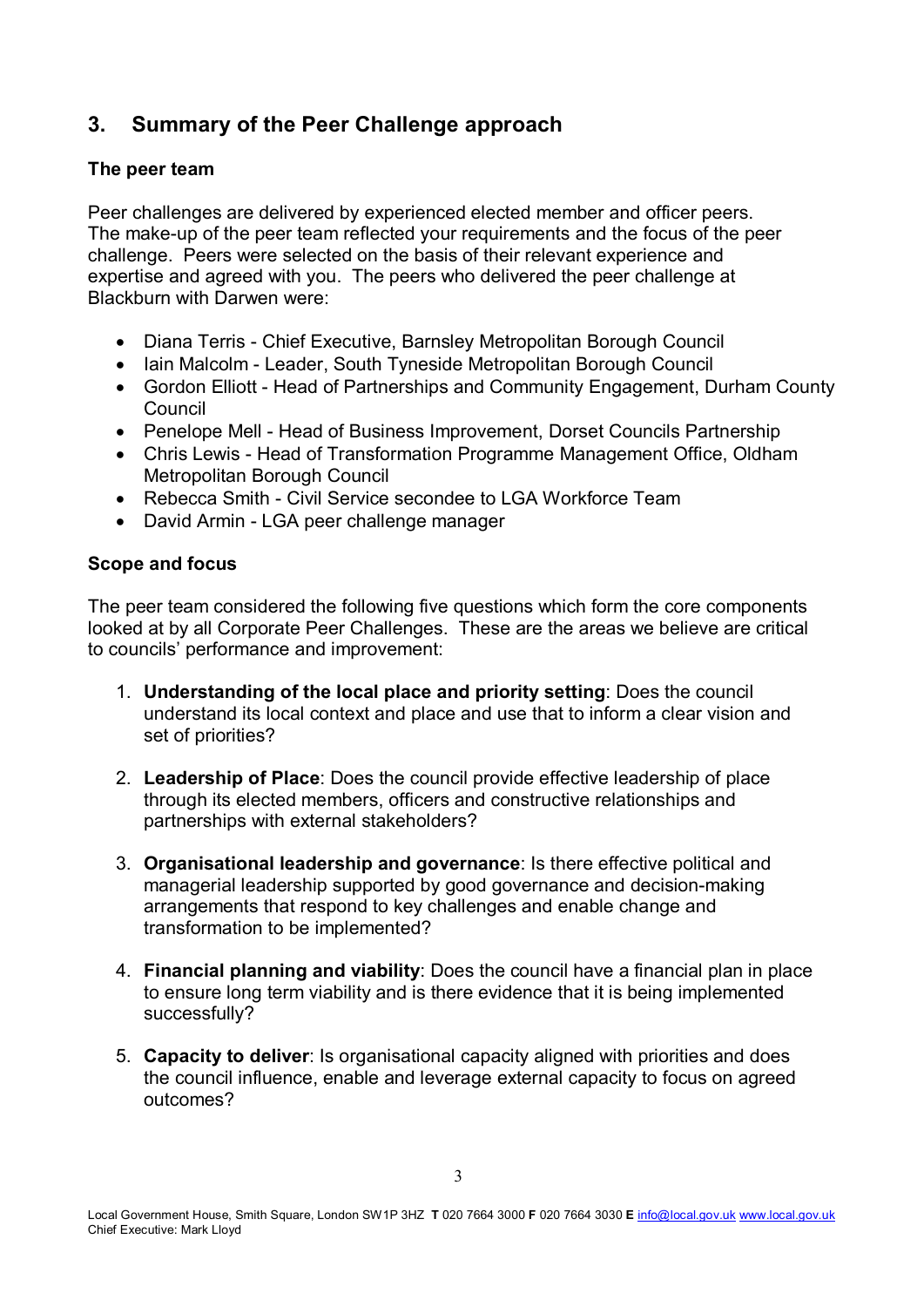In addition you asked the peer team to provide observations and feedback on:

**Community engagement** – how effectively the council engages with the community and benefits from the capacity of local communities; and

**Digital direction** – to give an external perspective on the digital direction the council is taking and its strategy for doing so.

#### **The peer challenge process**

It is important to stress that this was not an inspection. Peer challenges are improvement-focused and tailored to meet individual councils' needs. They are designed to complement and add value to a council's own performance and improvement focus. The peer team used their experience and knowledge of local government to reflect on the information presented to them by people they met, things they saw and material that they read.

The peer team prepared for the peer challenge by reviewing a range of documents and information in order to ensure they were familiar with the Council and the challenges it is facing. The team then spent four days onsite at Blackburn with Darwen, during which they:

- Spoke to nearly 100 people including a range of council staff together with councillors and external partners and stakeholders.
- Gathered information and views from some 30 meetings, visits to key sites in the area and additional research and reading.
- Collectively spent some 280 hours to determine their findings the equivalent of one person spending eight weeks in Blackburn with Darwen.

This report provides a summary of the peer team's findings. It builds on the feedback presentation provided by the peer team at the end of their on-site visit  $(3<sup>rd</sup>$  to  $6<sup>th</sup>$ December 2018). In presenting feedback to you, they have done so as fellow local government officers and members, not professional consultants or inspectors. By its nature, the peer challenge is a snapshot in time. We appreciate that some of the feedback may be about things you are already addressing and progressing.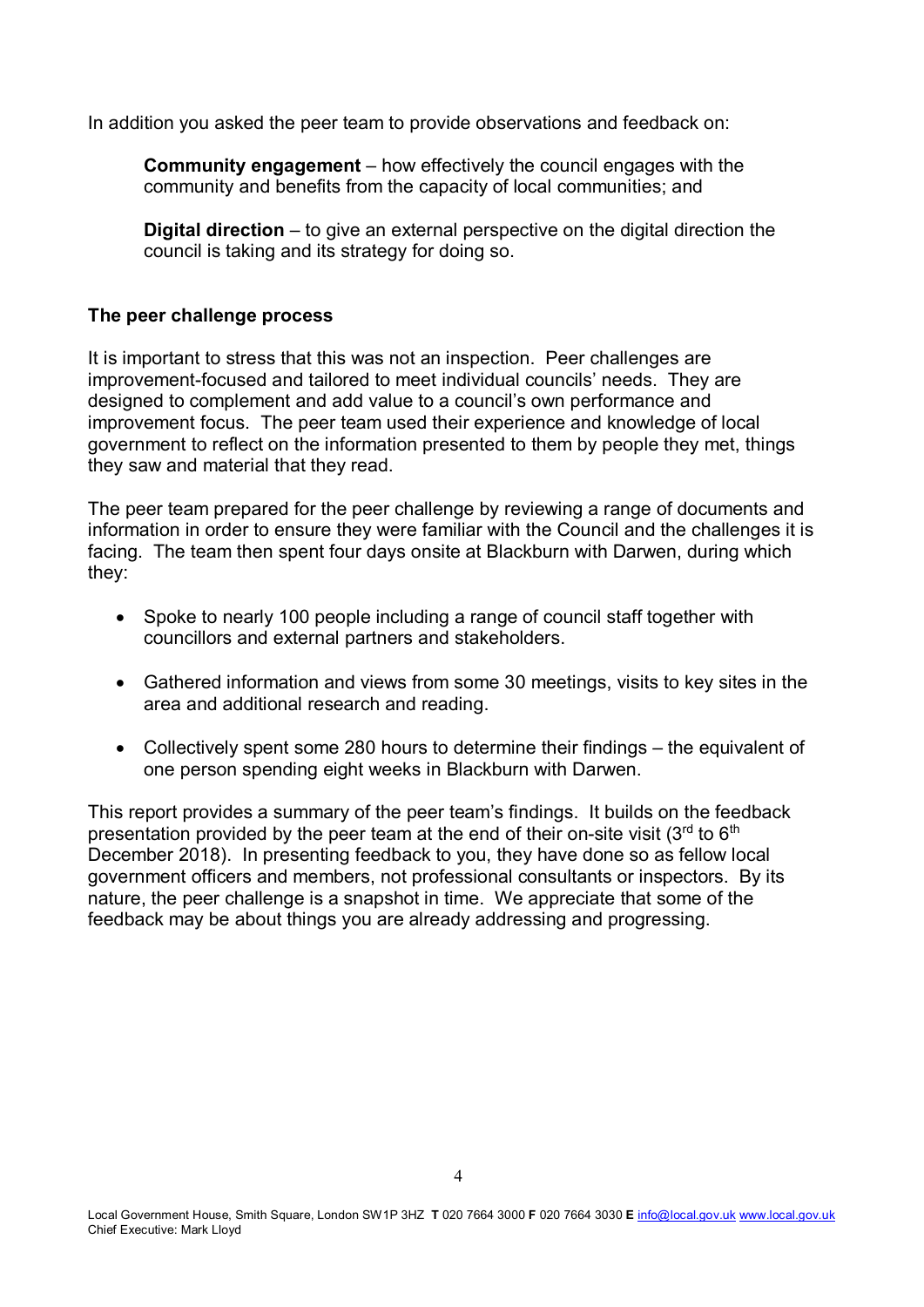### **4. Feedback**

#### **4.1 Understanding of the local place and priority setting**

The Council demonstrates a deep understanding of its local place and the challenges and opportunities these present for communities across Blackburn with Darwen. This comes in part from the experience and stability of both the political and managerial leadership, who enjoy great respect across the Council and partner agencies. This understanding of place is also shared by staff across the authority, who are clearly committed to the communities they serve and work in a customer-focused way. Staff have a good awareness of the Council's current priorities for Blackburn with Darwen (in particular the emphasis on securing more jobs, houses and supporting vulnerable adults and children). This understanding of local communities is supplemented by further evidence to inform decisions around priorities, drawn from sources such as the independent State of the Borough assessment; Joint Strategic Needs Assessment and residents surveys.

The Council has begun a refresh of its Corporate Plan and priorities to 2023 which is due to be finalised by end of March 2019. This provides the opportunity to revisit and reshape priorities for the future. The Council should take advantage of this process to redefine its priorities more clearly and clarify the desired outcomes that are to be achieved. In parallel, the Council should focus its resources on those priorities which will make the greatest difference to the lives of residents across the Borough. The Council is aware that Blackburn with Darwen continues to suffer poor health, employment and income measures compared to many other areas. It should question whether this is being translated into effective whole council action to improve outcomes for people and across the place. The new Corporate Plan presents an ideal opportunity to increase focus on these challenges and develop actions across portfolios and services to address these. The improvements in the public realm and infrastructure already achieved are impressive, along with promoting Blackburn with Darwen as a place to invest, but the Council should now give more attention to how it can help local people to access more and better jobs through the development of a more inclusive approach to growth.

Blackburn with Darwen has an unusually high proportion of young people in its population (23% of the population are aged 15 or younger). Retaining their talent will be integral to the future of the Borough. Currently many leave the area to pursue higher education and do not then return. The Council has established good working relationships with Blackburn College to develop educational opportunities within the Borough, and has a strategic alliance with the college and Lancaster University. Its efforts to support the creation of high technology jobs should make the area more attractive to young people.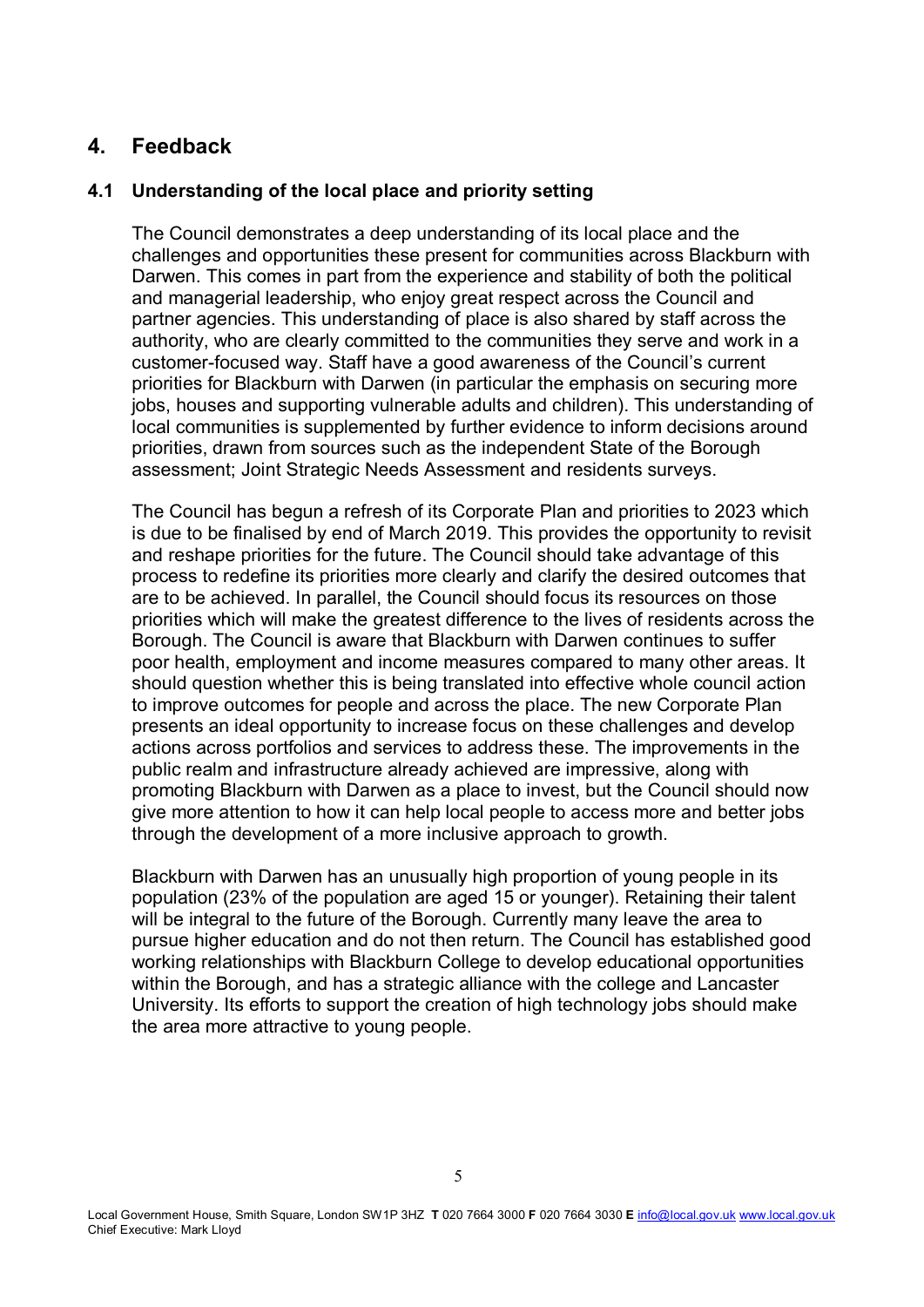#### **4.2 Leadership of Place**

The peer team found that partners have real confidence in Blackburn with Darwen Council, both locally and across the region. This means that they are prepared to develop new initiatives and take risks they would not be prepared to attempt elsewhere. The Council is seen as an effective partner across the region, able to step up when partners have had to address other issues. It has played a key role across Lancashire in sustaining the Lancashire Public Services Board and Lancashire Property Board and in Pennine Lancashire through its chairmanship of the Leaders Board and active engagement with the Pennine Health Partnership.

The Council has worked well with partners across the economic growth agenda and in developing physical infrastructure. The Lancashire Local Economic Partnership (LEP) regards Blackburn with Darwen as a good source of 'oven ready' projects which has enabled it to secure a significant share of the investment funding made available via the LEP. It has maintained its Local Strategic Partnership (LSP) to bring together the public, private and voluntary sectors across the Borough, with the recent LSP visioning day being viewed as a particular success.

The Council is now moving on from a paternalistic approach (where it did things for and to the community) to one more based on co-production and getting communities to be more self-sufficient. One aspect of this has been the council's facilitation of the 'Your Call' initiative which has seen hundreds of people volunteer to undertake a range of activities across environmental and community services. In so doing, people are recognising that the Council no longer has the resources to do all that it once did (this is discussed further under Community Engagement later in this report). Notwithstanding the success of such volunteering programmes, the Council should ensure that it engages effectively with the wider voluntary and community sectors and that best use is made of resources available through the Blackburn with Darwen CVS and the Health and Wellbeing Consortium. There is scope to facilitate better joint working across the community and voluntary sectors.

These strong foundations of partnership working have contributed much to what the Council has achieved to date. There is scope to take this further. Partners expressed an appetite to build on the success of the local primary care networks to further empower local communities. They are willing to explore further neighbourhood place based working and the scope for alignment / pooling of budgets. This should enable all partners to more effectively tackle the underlying issues; develop bespoke solutions for different areas and offer the Council further potential to influence the use of a wider range of resources which are not under its direct control.

To make the Council's and partners contributions more effective, Blackburn with Darwen would benefit from developing a compelling vision and narrative that is clear about the transformation needed across both the people and place agendas – and of the future council to enable delivery of that vision. Whilst many people had a sense of the Council's vision, this was not widely and consistently understood. The vision should provide a framework to focus attention on the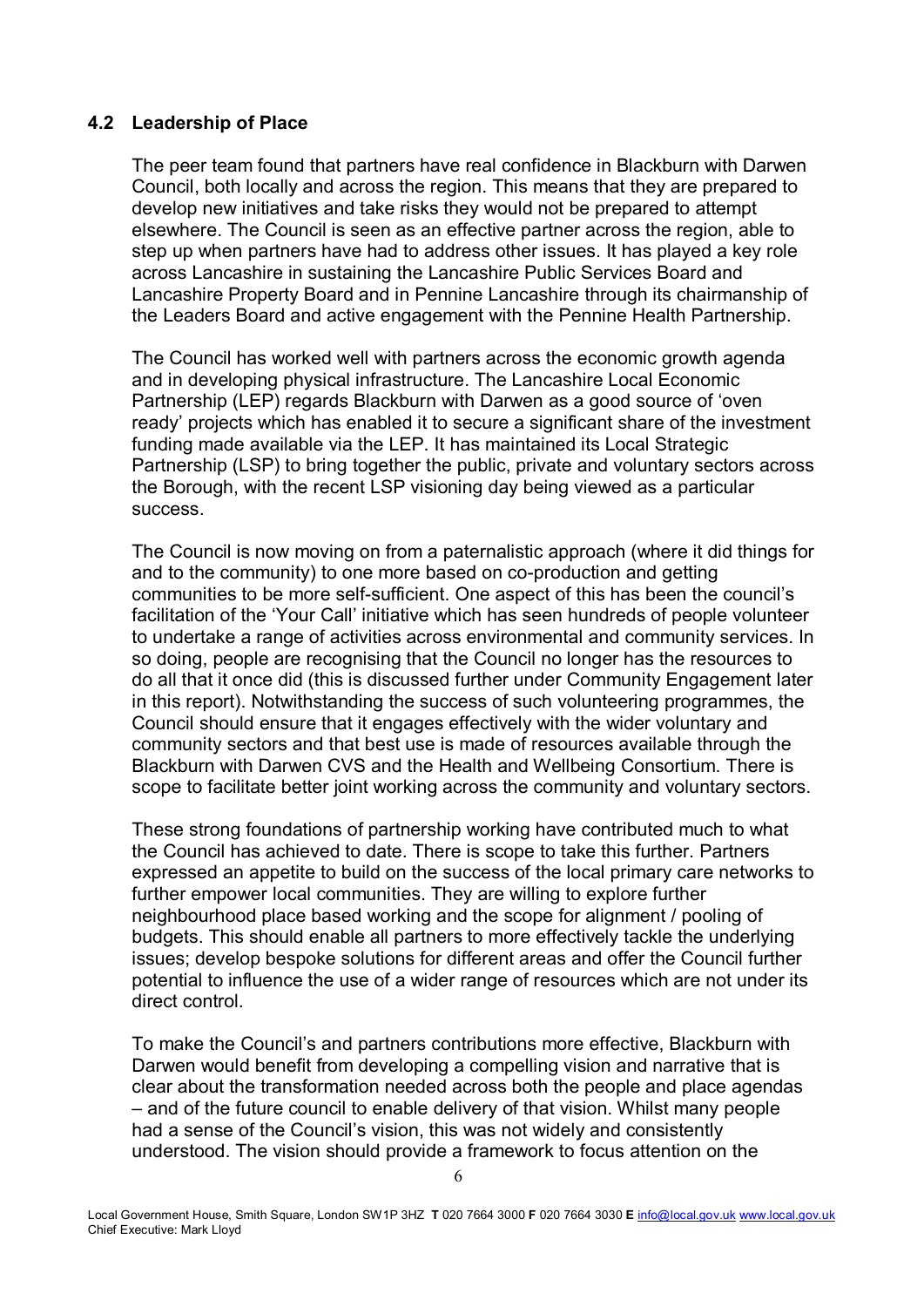'wicked issues' such as poor health outcomes; substance abuse and fear of crime which require multi-agency responses and a well engaged community to tackle. Having made significant progress on that place agenda (public realm and infrastructure etc.), greater focus is now needed on the people agenda. One of the Council's strategic themes is that of the image and marketing of the Borough. This too now needs to focus more on people, both to attract and retain talent and to promote the opportunities provided by the Borough's diverse and youthful population. The Council should consider how it can build on these opportunities in its marketing and promotion of the Borough as a place to visit, invest and live.

The Council should work with partners across the LSP so that the partnership is best placed to drive the next stage of transformation of the Borough, including wider public service reform, and to be accountable for delivery. Partners expressed the view that sometimes the LSP feels like a 'talking shop' which does not always translate discussion into delivery. The Council should harness the energy produced by the recent LSP visioning session and put in place a planned programme to further develop and deliver that vision, including engagement with partners and communities. The Council should ensure that its own vision and strategy aligns with the long-term aspirations of the developing LSP 2030 plan. The Council's current Corporate and financial plans (such as the MTFS) cover a three year period. Notwithstanding the difficulties presented by uncertainty over national policy direction, the Council should extend its own planning horizons to give a clearer statement of the longer term direction.

#### **4.3 Organisational leadership and governance**

The Council's successful implementation of a Boundary Review in 2017 is noteworthy. This saw a reduction in the number of members on the Council from 64 to 51 (and from 23 to 17 wards), and associated changes in its governance arrangements. This led to a reduction in costs and a greater diversity in the membership of the Council following a one-off all-out election in May 2018. Blackburn with Darwen sees this as an important opportunity to launch a 'new council' to take forward the successes it has achieved over its first 20 years as a unitary authority.

This increase in the diversity of the membership of the Council from May 2018 is positive. With appropriate development, support and experience these new members should be able to undertake a leading role in the life of the Council. A range of mandatory and optional training and development courses have been provided to members of the new council. This member training offer is valued and take-up is good. The Council may wish to consider how it can further strengthen its development support for both new and experienced councillors. The published research about the changing role of members 'The 21<sup>st</sup> Century Councillor' (produced by the University of Birmingham with support from the North West Employers Organisation) identifies the skills required to be effective. The Council may wish to draw on the experience of organisations such as the LGA (which can offer a range of development tools and training which can be tailored to the needs of individual councils and their members) in reviewing its member development programme.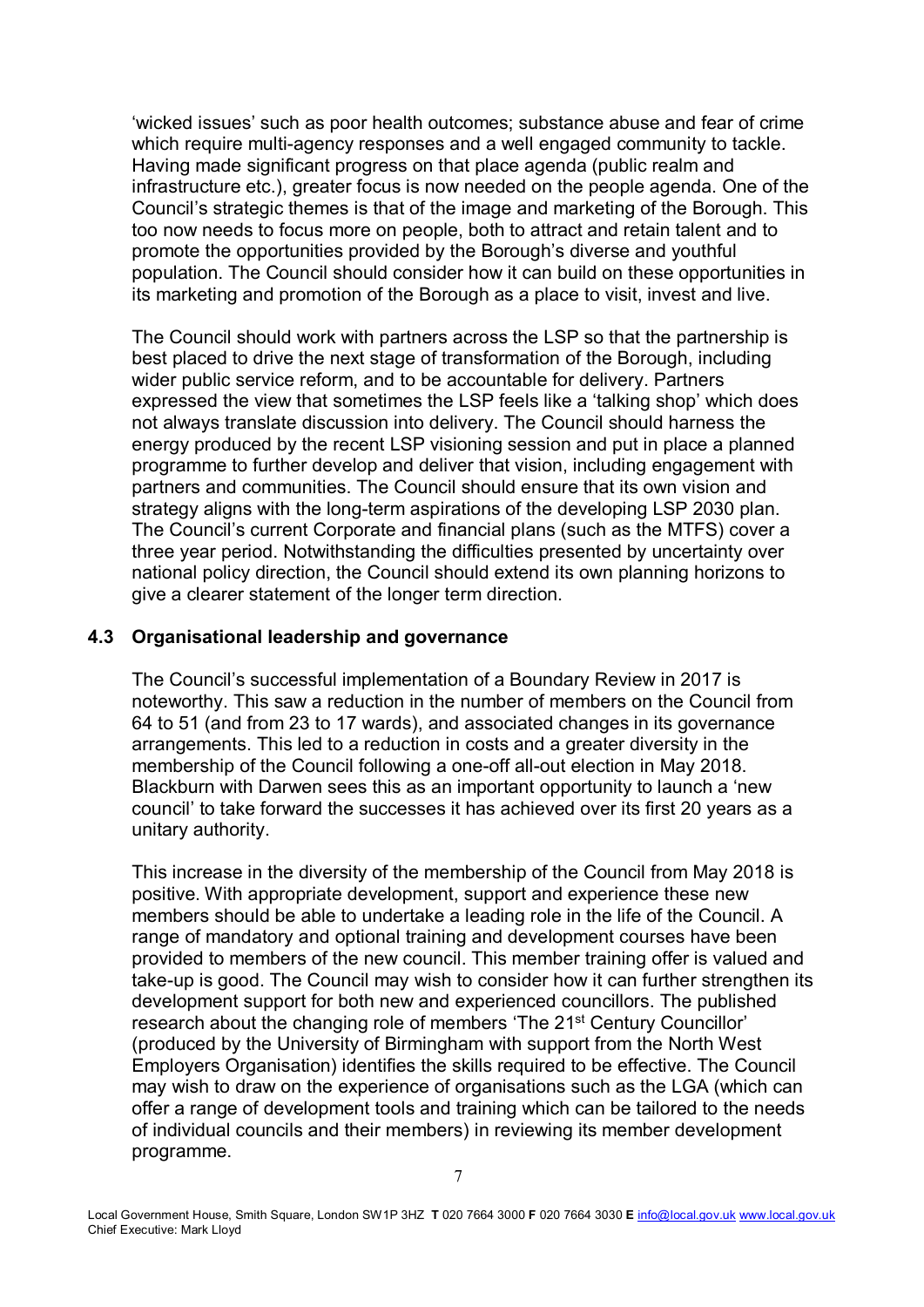Officers and partners have confidence in the Council's stable political leadership and its ability to drive through change and new policies once these have been agreed. There are professional and mature relationships across the different political groups, demonstrated by the well established practice of the Leader of the Opposition having a seat on Executive Board and of officer briefings being extended to include shadow portfolio holders. In general, the political leadership and senior officers are seen as approachable by staff. Good relationships have been maintained with Trades Union partners through difficult times, when the Council has had to make significant reductions in staff numbers as a result of financial constraints.

At the time of the peer challenge, the Council's well respected Chief Executive had just announced his retirement. A report considered and approved by Policy Council on 6th December recommended that the current Deputy Chief Executive be appointed as the substantive Chief Executive from 1<sup>st</sup> May 2019. The Council believe that such continuity of leadership is important at this time.

As part of the governance review, the number of scrutiny committees was reduced to three – considering People, Place and Policy & Corporate Resources. Executive members and Directors engage with scrutiny to develop work programmes to help align these with Council priorities. Members from all parties feel able to challenge the executive through scrutiny, without a detrimental impact on relationships. Use of call-in appears appropriate. However, like many places, the resources to support scrutiny activity have been reduced (there is one full time officer to support the scrutiny committees) and the peer team found few examples of where scrutiny had a clear impact. The Council should ensure that best use is made of these limited resources, in particular through more effective pre-decision and policy development work clearly linked to Council priorities. Task and finish groups may well be an effective approach for aspects of such scrutiny.

The Chief Executive and Deputy Chief Executive form the Executive Management Team, meeting weekly (with other Directors as relevant). This is one of the main mechanisms for corporate management co-ordination. There is a perception that the Council is a hierarchical organisation. This appears to stem in part from the practice of developing and managing budgets, and determining how to deliver agreed priorities and manage performance, through portfolios and service departments. Also, there is an impression that communications and development of business plans go up and down departmental silos, rather than across service areas or through a whole Council approach. This may have the benefit of strengthening relationships between portfolio holders and the eight service Directors (who with the Chief Executive and Deputy Chief Executive comprise the Corporate Management Board which meets fortnightly) and making portfolio holders clearly accountable for delivering priorities. However, this may be at the expense of a more corporate approach.

The Council should now consider how to strengthen its ability to tackle crosscutting issues. This could be achieved through a range of actions. For example, renewed organisational structures to deliver enhanced strategic capacity,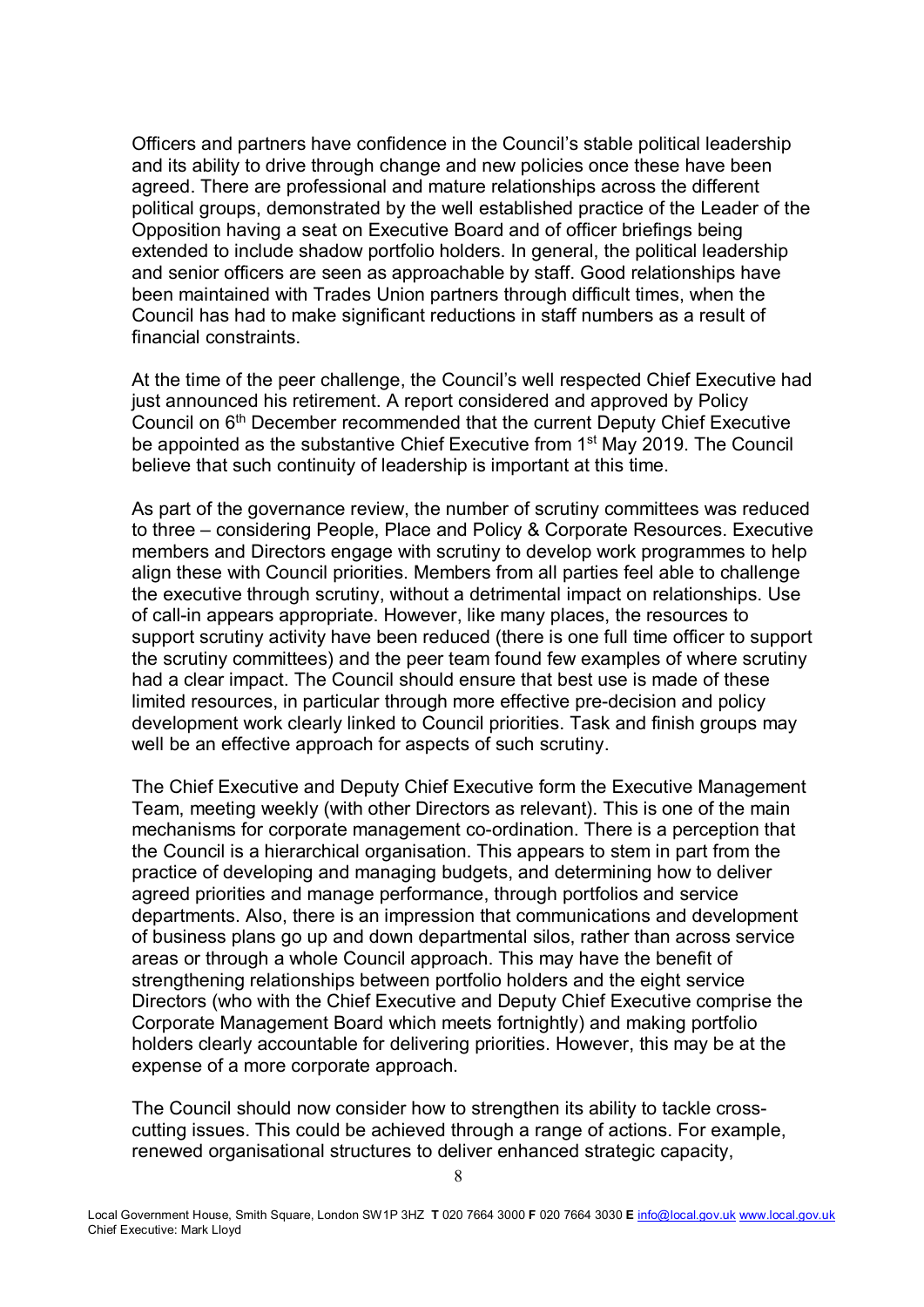introduction of dedicated change management capability and new ways of working. The report to Policy Council on  $6<sup>th</sup>$  December regarding the appointment of a new Chief Executive also recommended the deletion of the Deputy Chief Executive post and asks the Chief Executive designate to undertake a review of the senior management structure. This provides an opportunity to strengthen corporate working and strategic capacity.

Many people understand the need for further change in how the Council works, in order for it to be sustainable in the face of further financial constraints and to continue to deliver better outcomes for the Borough. However, there is uncertainty as to what the future council may look like. There is a need for a clearer vision, narrative and plan around the next stages of whole council transformation. This will give a stronger sense of direction, helping people to better understand their role in bringing about that transformation.

In support of that transformation, there needs to be more investment in staff and leadership development and opportunities for more cross service working and development, to engage a wider range of staff and managers in the future direction of the Council. For example, regular meetings of a cohort of middle managers with a clear remit and purpose to deliver defined outputs. There have been major reductions in training budgets, which has reduced the ability to undertake in particular external training and development. Development opportunities through working to shape the new Council and inform priorities would clearly be beneficial, as would a bespoke leadership programme.

#### **4.4 Financial planning and viability**

There is a good understanding of the financial challenges that the Council is facing. Along with reductions in central government funding, Blackburn with Darwen is facing growing demands for adult and children's social care and reductions in anticipated income from waste and recycling. In previous years reserves have been used to balance the budget, but the Council recognises that this is not sustainable. Currently reserves represent about 4.5% of the Council's net spend of £131m. This is relatively low and the authority needs to strengthen its reserves position. A detailed savings programme has therefore been developed with the close involvement of portfolio holders through Portfolio Development Sessions with chief officers. These include workforce reviews (the number of staff having been reduced by a third since 2010), alternative service delivery models and income generation. The digital strategy is also intended to deliver savings. The Council should continue to closely monitor the delivery of the savings to ensure that they are realised.

The Council has successfully implemented a new real time financial information system – Civica Financials – which was well supported by appropriate training in its use. This has given a wide range of managers access to up to date financial information, which should assist budget management. Financial Business Partners are integrated into services which gives the central finance function appropriate assurance and encourages an honest dialogue around budget management.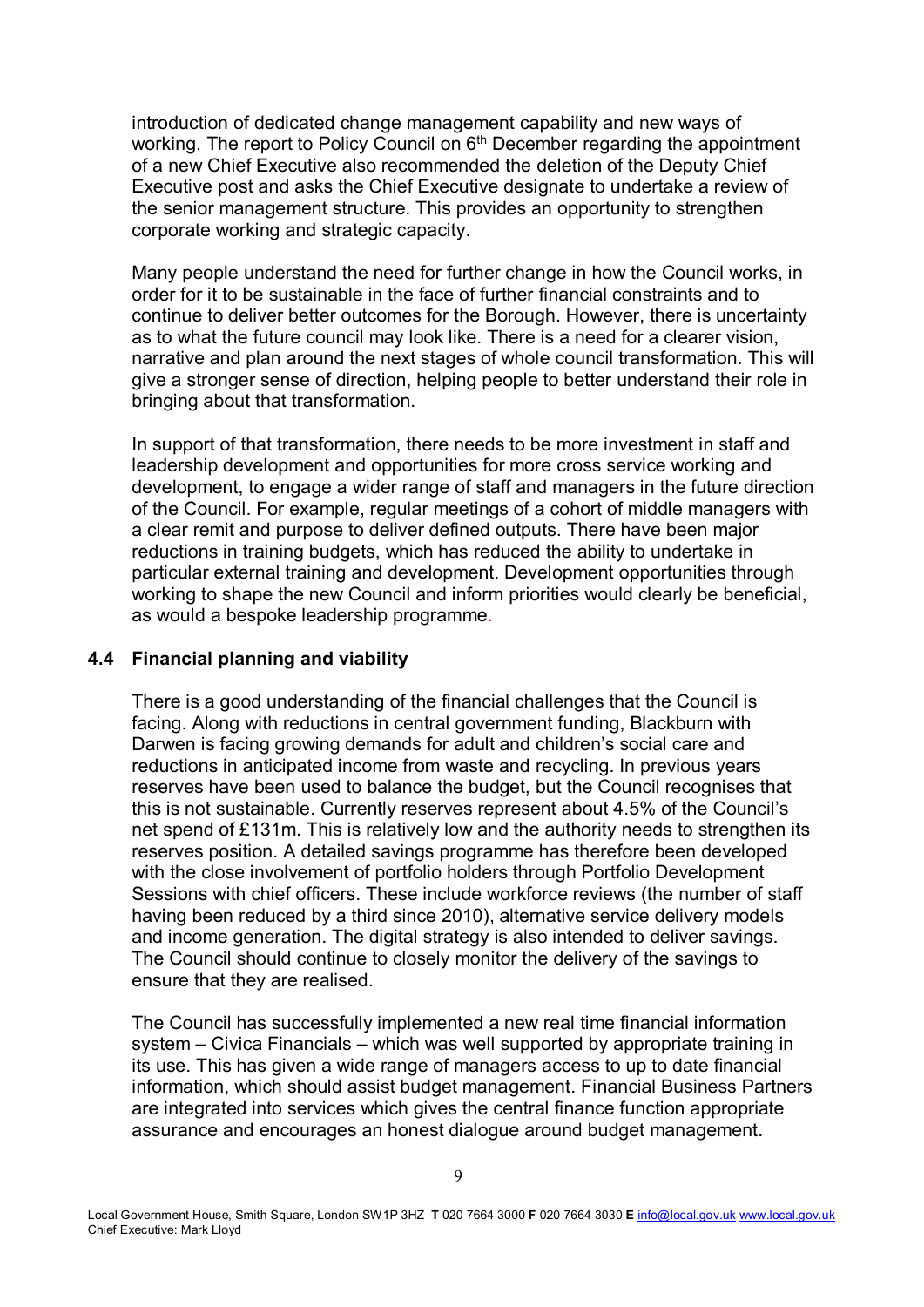Blackburn with Darwen has continued to make capital investment in regeneration and housing schemes, which should contribute to its and the Borough's financial resilience in the longer term. This has been aided by the Council's strong record in securing external funding.

The Council acknowledges that its approach to savings in the past has largely been achieved through 'salami slicing', identifying a percentage reduction to be achieved across portfolios and the constituent service areas based on member agreed priorities and recognises that a more transformational approach is now needed. This should be strategic and corporate, cutting across departmental silos to ensure that savings are sustainable in the medium to longer term. Notwithstanding the real need to make savings now, the Council should guard against a short term approach which could put at risk preventative activities which may yield greater savings in the long term. It should look carefully to ensure that resources are clearly aligned to its priorities, undertaking a base budget review where necessary.

The search for sustainable savings needs to be underpinned by long term and clear plans for whole council transformation, including the digital strategy, to deliver service improvement alongside savings. The current Medium Term Financial Strategy (MTFS) covers just three years to 2020/21 due to uncertainty around central government decisions regarding the framework for local government funding. However, the Council should not allow this to inhibit its longer term planning regarding the things it can control. It should endeavour to produce a financial strategy aligned to its transformation plans with quantified savings, underpinned by reasonable assumptions about the national position.

Financial reports monitoring spend against budget are presented quarterly to the Executive. In addition to these published reports, it is evident that there are regular briefings to portfolio holders and the wider ruling Labour Group which update members on the financial position. However, the Council should consider if more regular financial reporting to all members would increase their engagement with the budget challenges the authority is facing. Members need to maintain their focus on those challenges, in the context of Council priorities to ensure that resources are being best used to deliver their key priorities. Similarly, the Council should ensure that a wide range of managers and staff are also able to contribute to the identification and delivery of savings and the development of budget proposals.

#### **4.5 Capacity to deliver**

Blackburn with Darwen benefits from many committed, motivated and passionate staff. Their efforts are leading to innovation within service areas. The Council's workforce is ageing (over 50% are aged 45 or older) and it recognises the need to grow its own talent. The Council is making good use of the apprenticeship levy. It has 51 apprentices and is also using the levy to help with the development of more experienced staff (other training budgets having shrunk). Staff are supported to gain social work degrees to enable them to join this key service which is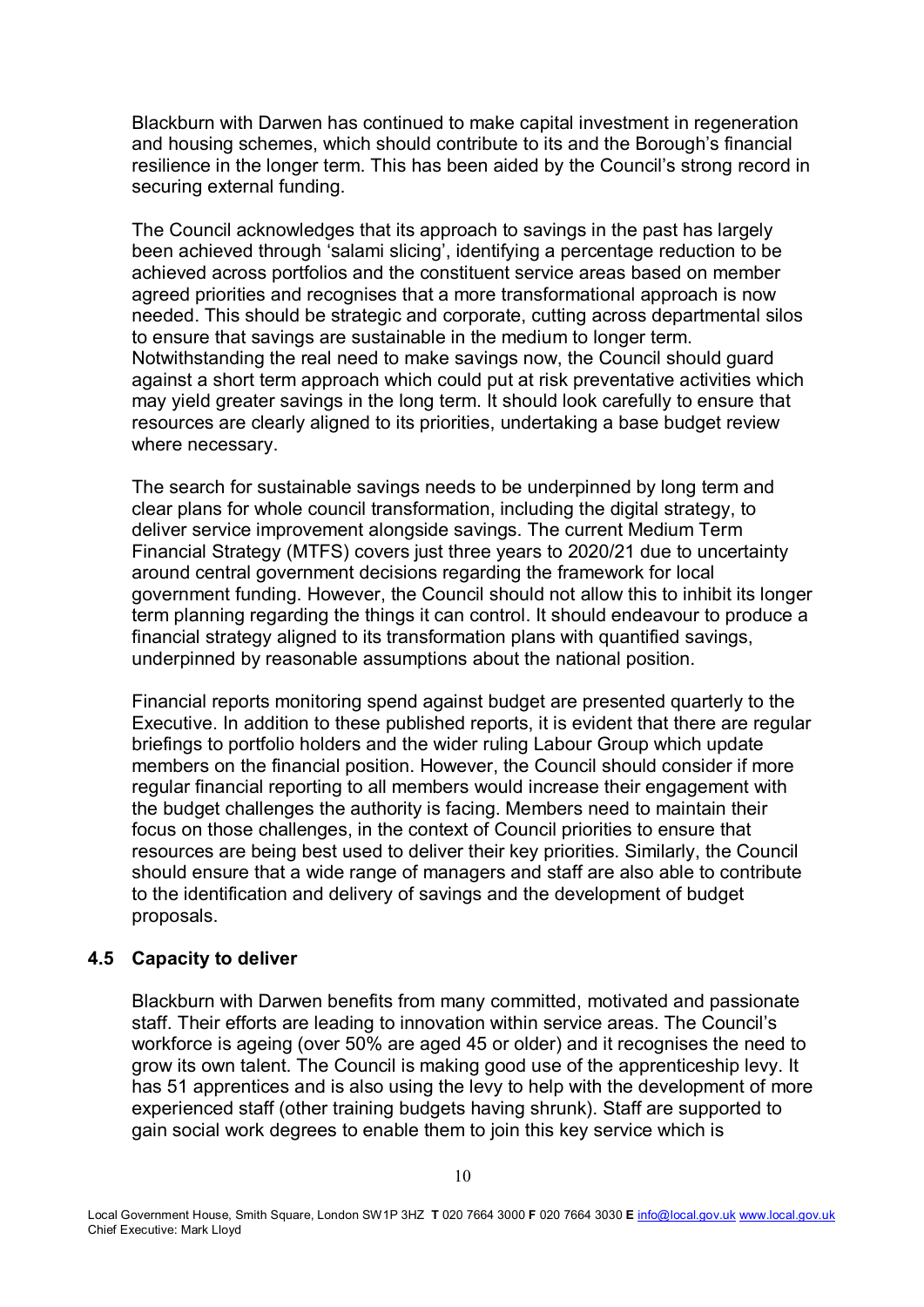experiencing recruitment challenges nationally. On-line tools have been introduced to support wider training and development at lower cost.

The Council increases its capacity through effective partnership working with other agencies and the wider community, including the facilitation of volunteering. Commercial approaches are being used in some services to generate additional revenue, for example in selling HR support services to other agencies and in leisure services.

There is a regular, biannual staff survey with generally favourable results. In response to the 2017 survey, the Council made three pledges to its staff – to boost employee morale; improve communications and involvement and improve access to relevant technology. A short, focused survey has just been completed to help assess progress in delivering these pledges.

Resources have been reduced and it appears that the workforce is feeling the strain. There is a widespread feeling that the Council has too many priorities and key performance indicators (KPIs) – of which there are over 120. These need to be rationalised to create the capacity to deliver change, sustain improvement and ensure that the Council's real priorities are delivered. The Council has recognised the need to do this and the current refresh of the Corporate Plan presents an ideal opportunity for this.

Currently the principal corporate performance management activity is a six monthly report to Executive Board of KPIs across the different portfolios, with exception reports explaining action being taken for KPIs which are below target. This is supplemented by performance challenge sessions involving the Deputy Chief Executive and relevant Directors. This performance management needs to be more frequent and focused around a corporate dashboard of a limited number of KPIs. This will direct attention to key priorities, be sustainable and give greater scope to address underperformance in a timely fashion.

Greater co-ordination and visibility of a whole council transformation plan would give staff confidence that it is joined-up and can be delivered, and reduce the impression that people are simply fire-fighting to meet immediate pressures for savings. This will enable best use of the Council's capacity for change. A more comprehensive approach to organisational development including culture change and workforce engagement should be aligned to that transformation plan. Further consideration could be given to staff engagement. This could include a rewards and recognition scheme for staff - perhaps on a quarterly basis - which can then feed into an annual awards night.

The Council has correctly identified the need to develop a workforce fit for the future and is taking action to bring this about. But this needs to be shaped by a clearer understanding of what the future council will look like. The workforce strategy should then identify the knowledge, skills and experience needed to manage and deliver that change and introduce new ways of working, including preparing staff for the digital environment of the future.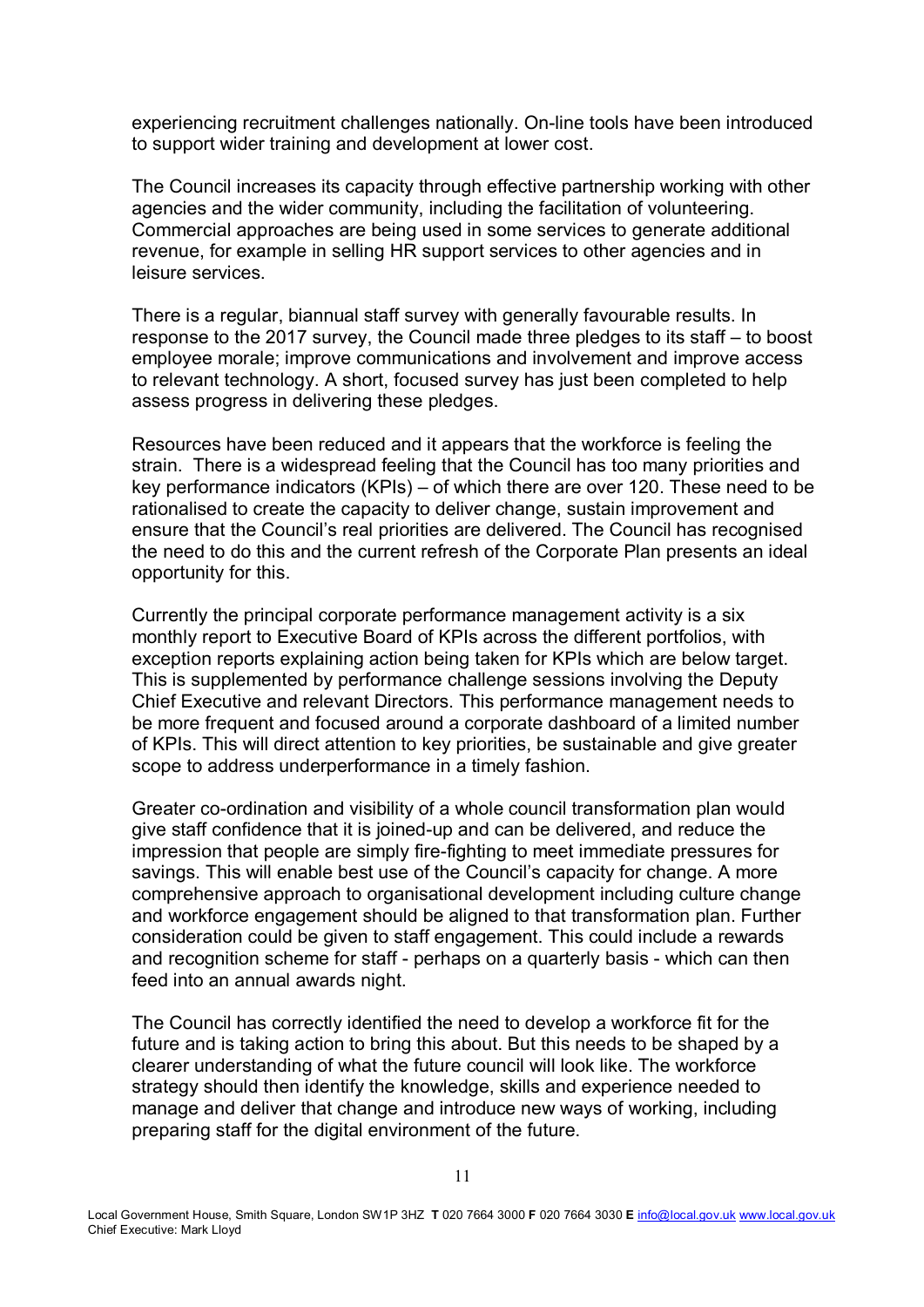#### **4.6 Community engagement**

The Council has taken an evolutionary approach to neighbourhood working, rooted in strong partnerships with other agencies and local communities. Co-location has been an important feature of this – for example of police and Council Neighbourhood Teams. The Council works closely with health partners through the recently established framework of Local Health & Social Care Networks. The Transforming Lives Programme (Blackburn with Darwen's way of delivering the national 'Troubled Families' programme) is integrated with Neighbourhood Services and aims to both improve outcomes and reduce demand through more effective prevention. The Council is working to strengthen relations between different communities across the Borough and is one of five pilot areas for the Government's Integration Area programme.

The Borough's Youth MP was voted in by several thousand young people and participates in discussion at the Council's Executive. Blackburn with Darwen has an unusually high proportion of young people in its population. The Council should do more to emphasise this as a strength and opportunity for the area. This could be linked to other initiatives, for example a 'Festival of Youth' to the mirror the successful 'Festival of Making' or a young volunteers taskforce – and to the wider promotion and marketing of the Borough.

The Council launched the Your Call campaign in 2011. This was in recognition that the Council would no longer have the resources to do all it had previously done and it was seeking to galvanise communities into taking more action and responsibility for themselves. Your Call has been remarkably successful in encouraging people to volunteer on behalf of their local communities and in developing an ethos of self-help. In 2017-18, there were 783 events attended by 6332 residents – and the indications are that these numbers will be greater in 2018-19. Residents have participated in a wide range of activities – litter picking and other environmental projects; befriending vulnerable people; community and road safety initiatives. Both members and staff at the Council are supportive of these volunteering initiatives.

Securing such high levels volunteering has been aided by Blackburn with Darwen participating in the Lancashire Volunteering Partnership which provides a countywide resource to recruit, promote and manage volunteers, including through the Partnership's website. But volunteering in the community has also gained a momentum of its own – not least through community-led Facebook pages which have encouraged wider participation in litter picking activities. Not all this activity may currently feature in recorded volunteer hours.

The Council has also undertaken asset transfers – for example seven community centres are now run by volunteers and similarly all but the two main libraries (in Blackburn and Darwen town centres) are staffed by volunteers. There have also been transfers of some leisure facilities and bowling greens. The Council has provided on-going support to these asset transfers to ensure sustainability. But it may now wish to reflect on the extent of that support and consider putting in place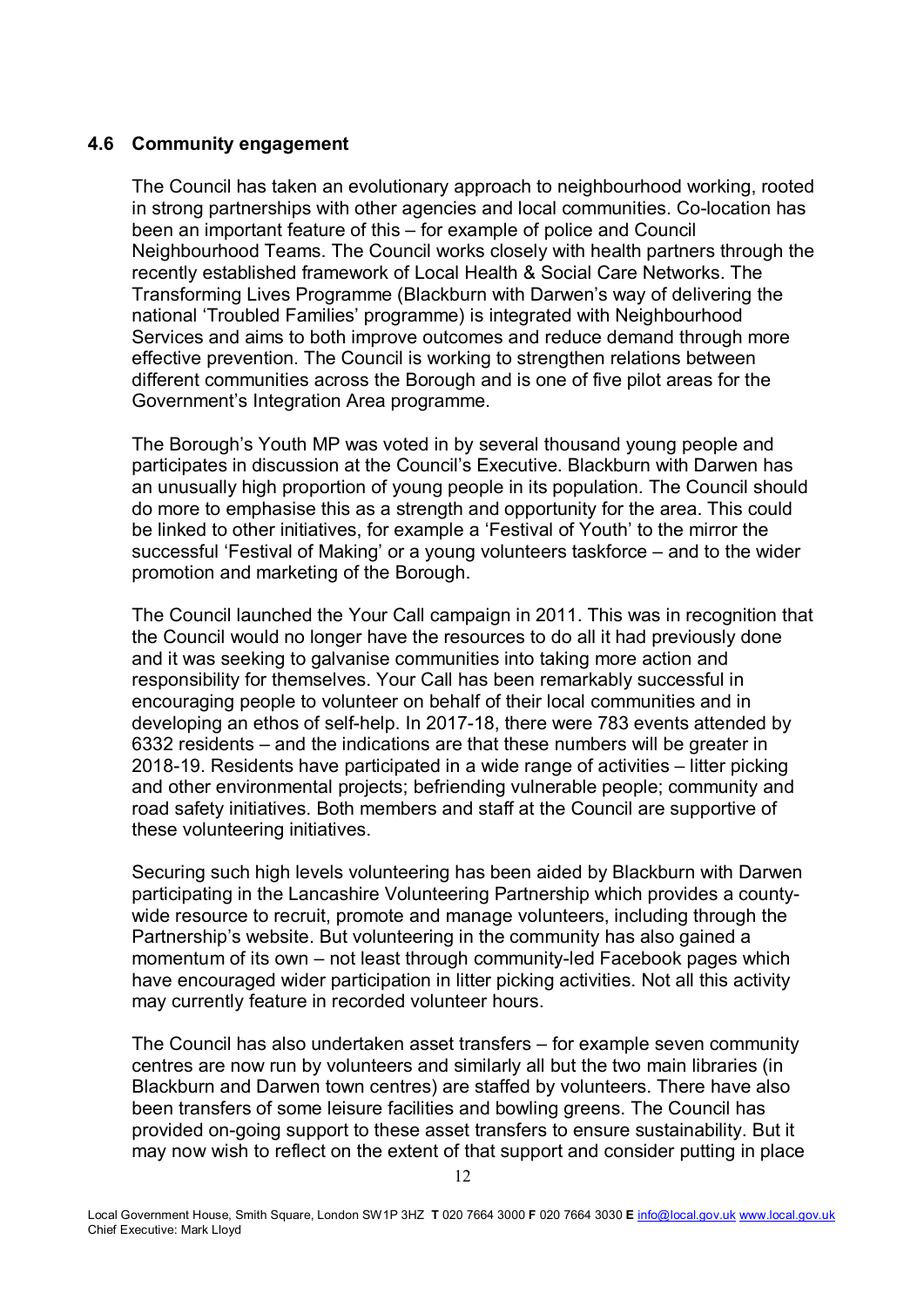a programme to give local groups the confidence to take on greater responsibility for repairs and maintenance and insurance etc. This would enable such transfers to make a further contribution towards the Council's own financial sustainability.

The success of Your Call to date gives the Council some great strengths on which to build. The success in recruiting volunteers has not been consistent, either by geographical area or by theme. For example, many more are involved in litter picking than in some of the more challenging areas (such as befriending vulnerable people, tacking social isolation or working with children and young people). More can still be done to encourage further volunteers (in particular in areas where there are currently fewer volunteers) and to sustain the number of people already participating in such activities, the risk of volunteer 'burn-out' being recognised. This could include providing a mechanism to regularly meet with a selection of volunteers from across the full spectrum of the volunteering areas. This would demonstrate that the Council is willing to listen and act on the suggestions of volunteers and provide further guidance and support where necessary.

The Council should itself be prepared to make more use of social media and to further support community use of the same. It could also consider a formal staff volunteering scheme – not least because 70% of staff reside in the Borough. For example, Barnsley MBC allows three working days per year for volunteering in the Borough. This often allows teams to work together on a project outside their normal work environment which can be a valuable team building / development opportunity.

The Council has noted an increase in people not following guidance around which items to recycle. This is leading to contaminated waste streams which is contributing towards a drop in income from waste management. As a result of budget reductions, the posts of recycling education officers were cut. Members of the team have agreed to share their experience of encouraging such re-cycling rates with Blackburn with Darwen, in particular the approach being adopted by Durham County Council.

The Council currently has no arrangements for devolving financial resources to a neighbourhood level, or in providing funding for use at the discretion of local members. The main mechanism for engagement at ward level are the Ward Solutions meetings. However, following the withdrawal of officer support as a result of funding constraints, these are inconsistently applied across the Borough and are difficult to distinguish from ward surgeries. There is a feeling that this approach has run its course. As partnerships mature and drawing on the confidence in the Council felt by many agencies, there is an opportunity to devolve more resources and decision-making responsibility to ward level and build on the Health & Social Care Partnerships. The peer team believe this would be supported by both elected members and partners and offer greater responsiveness to local communities.

Local Government House, Smith Square, London SW1P 3HZ **T** 020 7664 3000 **F** 020 7664 3030 **E** info@local.gov.uk www.local.gov.uk Chief Executive: Mark Lloyd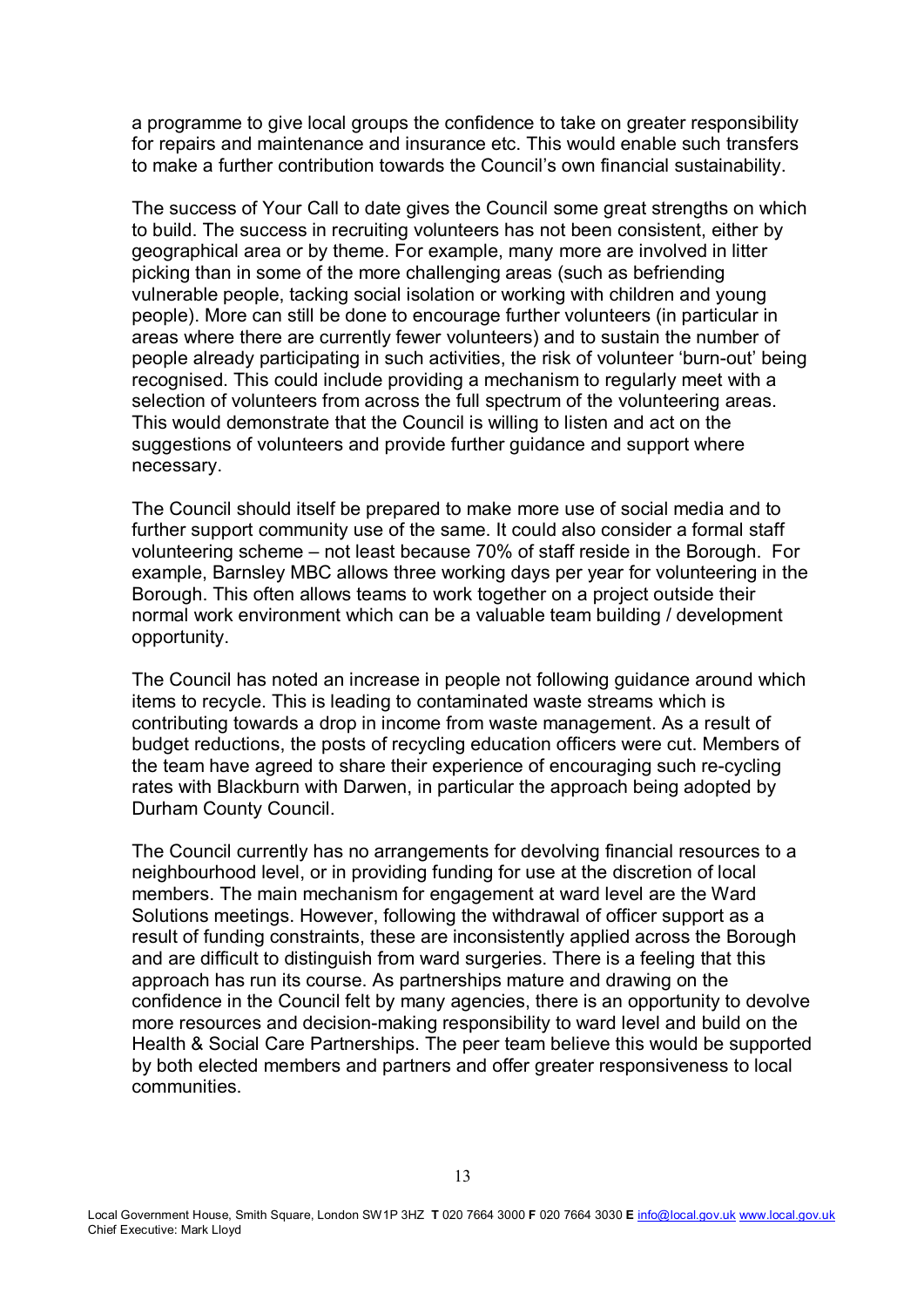#### **4.7 Digital direction**

The Council has recently appointed a new Director of Digital and Business Change. This should provide valuable additional capacity at a senior level to drive forward the digital agenda. A new departmental structure is being put in place to support the Director, with associated governance arrangements which should offer all services the potential to be involved. Importantly, Blackburn with Darwen has recognised the importance of being a 'digital borough' if the Council's own digitisation agenda is to be successful. This should help it understand the support that communities will need for the wider use of digital and social media to be embedded, and for this to become the normal way for citizens to interact with the Council.

There is an appetite across the organisation to digitalise both internally and externally at the customer interface. This is backed up by several examples of where technology-related change has been introduced successfully. These include in the new customer services centre; HR and Finance systems and in the refurbishment of the Duke Street offices and associated new ways of working. To help demonstrate how new ways of working can be introduced to the Town Hall, an office (Room Q4) has been equipped to demonstrate what the future office will look like - to help people visualise this and how they can work in this environment. The Council is confident that its new website is progressing well and on-track to be delivered to schedule.

It is important to recognise that digital is one aspect of the transformation agenda and needs to be seen as part of a single, council-wide transformation strategy. The accommodation strategy should also be included as part of that wider strategy, as could workforce development, service transformation etc. Bringing these together in one place will help the leadership team develop a narrative and clearly communicate this to all. This should be reflected in the refreshed Corporate Plan and show how the vision of the future council will be delivered.

To give clarity and confidence in delivery, an IT strategy and roadmap for delivery is required to give visibility to the key priorities. A 'Plan on a Page' would be helpful in communicating these. More work is required to identify realistic and cashable savings, so there is greater understanding of the contribution that the digital agenda can make to the savings required to balance the budget over the coming years (and the capital investment and revenue funding required to realise these). There will be a need to manage expectations around timescales and achievable savings.

For technology enabled change to be successful, it needs to be supported by workforce development and a recognition that IT and digitalisation is everybody's business. The digital direction of the authority needs to be integrated into the organisational development strategy and workforce planning. In rolling-out the digital agenda, the Council should consider if there are further opportunities to work with partners – including sharing and analysing data to drive out greater insight into how to tackle the challenges facing the Borough and its communities.